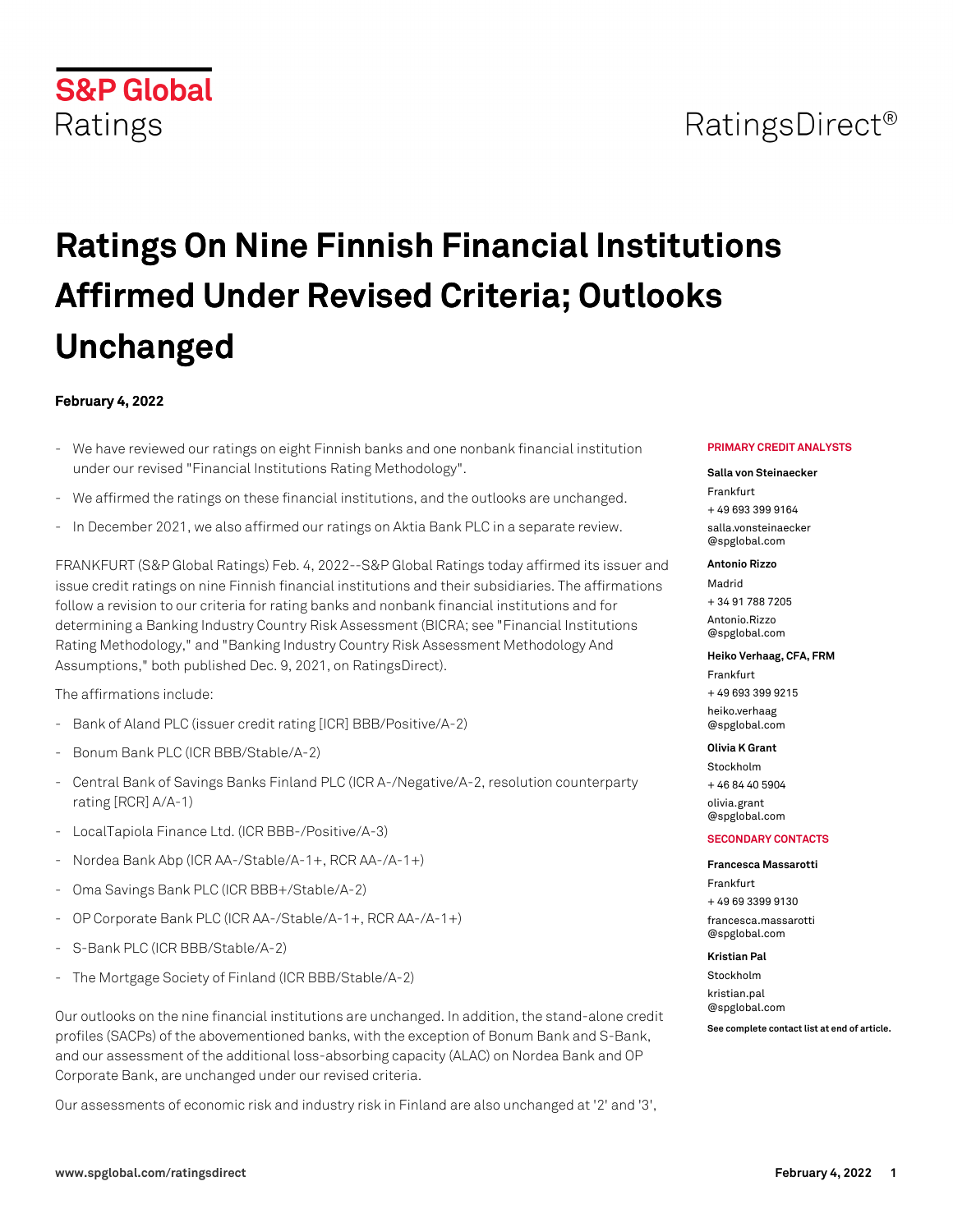respectively. These scores determine the BICRA and the anchor, or starting point, for our ratings on financial institutions that operate primarily in that country. The trends we see for economic risk and industry risk remain stable.

We separately reviewed our ratings on Aktia Bank PLC in December (see "Four European Bank Ratings Raised, One Affirmed On ALAC Uplift; Off UCO On Implementation Of Revised FI Criteria, published Dec. 16, 2021).

# **Bank of Aland PLC**

Primary analyst: Olivia Grant

We affirmed our 'BBB/A-2' ratings on Bank of Åland PLC. The ratings reflect Bank of Åland's premium and private banking operations in Åland Islands, and selected regions of Finland and Sweden. The bank's sound earnings and capital instrument issuance have led to a strong level of capital. The launch of Swedish mortgage lending joint venture Borgo and the carve out of the bank's Swedish mortgage portfolio are likely to diversify the bank's revenue base and strengthen its capitalization.

### **Outlook**

The positive outlook on Bank of Åland reflects our view that the bank could build an ample capital base in the coming two years on the back of sustained robust earnings and limited credit losses, while further diversifying its revenue base through the mortgage lending joint venture. We expect the bank's specialized retail and premium banking franchise to weather the current stress well.

**Upside scenario:** We could raise the rating if Bank of Åland's capitalization improves, as indicated by a sustained increase of its risk-adjusted capital (RAC) ratio beyond 15% over the next 24 months, after the establishment of the joint mortgage platform, likely supported by the issuance of hybrid capital instruments. An upgrade would depend on the bank's efforts to uphold sound profitability and an unchanged stance toward prudent underwriting standards and collateralization.

**Downside scenario:** We could revise the outlook to stable over the next 24 months if Bank of Åland's profitability and the pace or quality of its capital build-up remain weaker than our expectations. More aggressive volume growth and lending standards to increase earnings, higher-than-expected credit losses, or sustained high costs with a subsequent drag on the bank's internal capital generation, would also weigh on the rating.

# **Ratings Score Snapshot**

Issuer Credit Rating: BBB/Positive/A-2 Stand-alone credit profile: bbb

- Anchor: a-
- Business Position: Constrained (-2)
- Capital and Earnings: Strong (+1)
- Risk Position: Moderate (-1)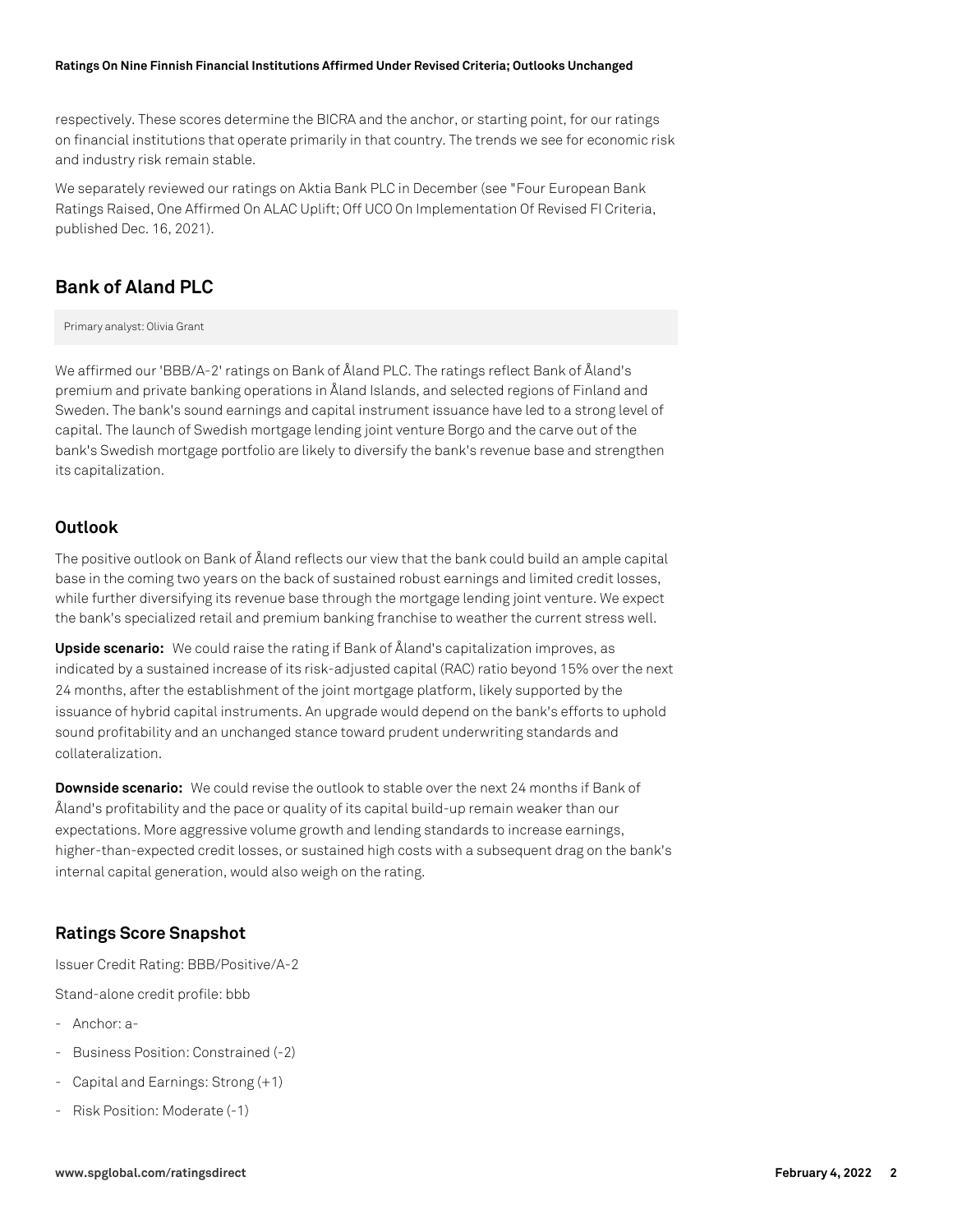- Funding and Liquidity: Adequate and Adequate (0)
- Comparable Rating Analysis: 0

Support: 0

- ALAC Support: 0
- GRE Support: 0
- Group Support: 0
- Sovereign Support: 0

Additional Factors: 0

ESG credit indicators: E-2, S-2, G-2

# **Bonum Bank PLC**

Primary analyst: Antonio Rizzo

We affirmed the 'BBB/A-2' ratings on Bonum Bank but revised down the SACP to 'bbb' from 'bbb+'. The ratings reflect the superior capital levels at the wider POP Bank Group and the risks in the group's lending book, which is concentrated on retail and small and midsize enterprises. Moreover, the rating also factors the limited franchise in the country and weak profitability metrics of POP Bank Group compared to peers. We therefore introduced a negative comparable rating analysis (CRA) adjustment in the SACP.

# **Outlook**

The stable outlook reflects our expectation that the wider POP Bank Group will continue to focus on improving the group structure and digitalization, while maintaining robust capitalization and stable funding and liquidity.

**Downside scenario:** We could lower the rating if the expected strengthening in the group's cohesiveness does not materialize, and if lagging efficiency and deteriorating asset quality lead to a weakening of the group's combined capital and risk profile because the RAC ratio falls below 15%. We could incorporate the CRA adjustment into the bank's business position--without an impact on the SACP--if the wider group does not close the operating profitability and cost-efficiency gap with domestic peers.

**Upside scenario:** We could consider raising the rating if the group demonstrates a significant improvement in revenue generation and cost efficiency, so that it builds an earnings buffer more in line with that of its peers. In such a scenario, we would no longer apply a negative adjustment of one notch.

# **Ratings Score Snapshot**

Issuer Credit Rating: BBB/Stable/A-2 Stand-alone credit profile: bbb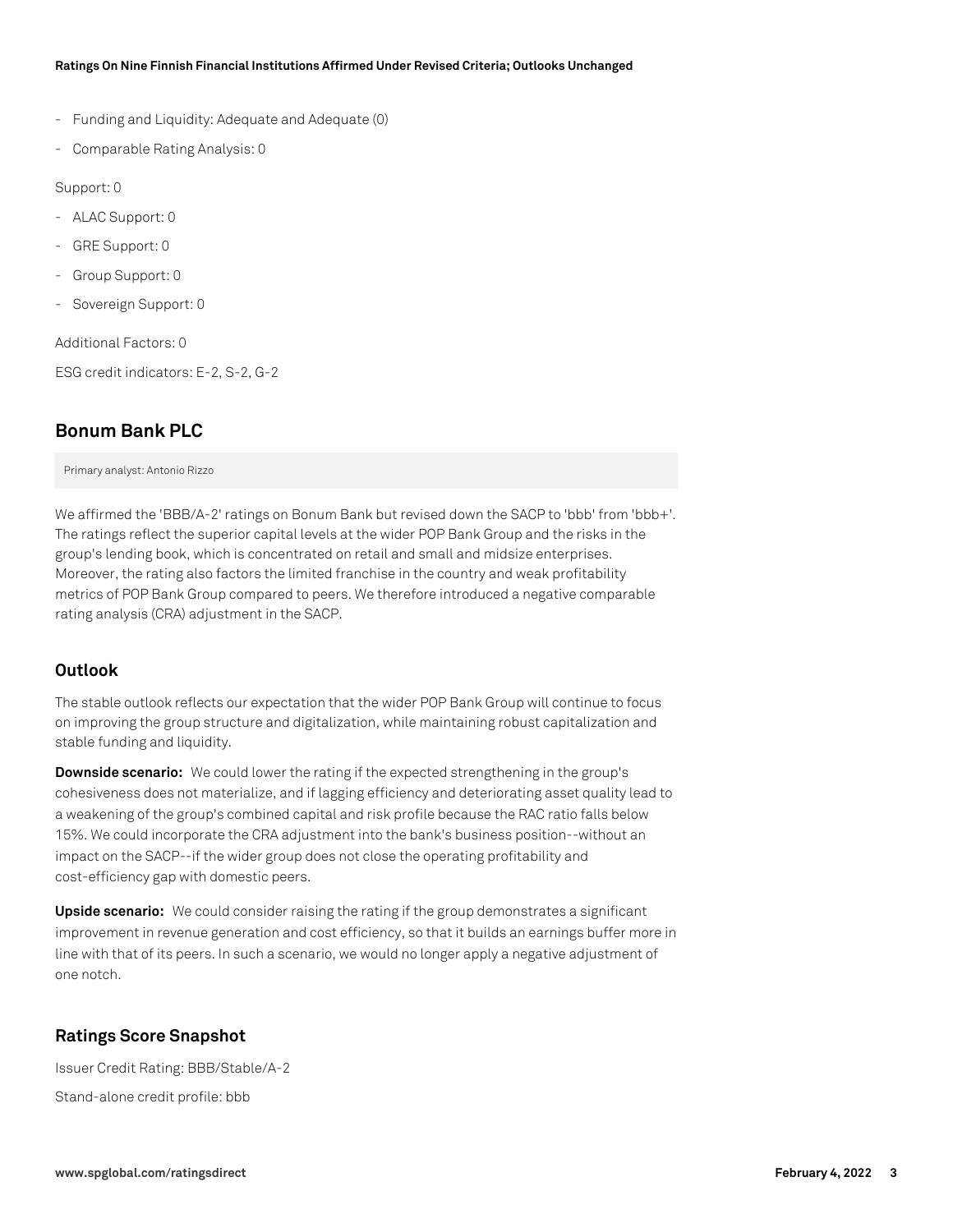- Anchor: a-
- Business Position: Constraint (-2)
- Capital and Earnings: Very strong (+2)
- Risk Position: Moderate (-1)
- Funding and Liquidity: Adequate and Adequate (0)
- Comparable Rating Analysis: -1

#### Support: 0

- ALAC Support: 0
- GRE Support: 0
- Group Support: 0
- Sovereign Support: 0

Additional Factors: 0

ESG credit indicators: E-2, S-2, G-2

# **Central Bank of Savings Banks Finland PLC**

#### Primary analyst: Antonio Rizzo

We affirmed the 'A-/A-2' ratings on Central Bank of Savings Bank Finland. The ratings reflect our view on the broader Savings Bank Group's deeply rooted regional franchise as well as its sound capitalization, which we continue to view as a ratings strength. This is partially offset by the group's concentrated activities, by geography and business, which result in limited earnings diversification and higher risks compared with those of larger peers.

#### **Outlook**

The negative outlook on Central Bank of Savings Bank Finland indicates that we could take a negative rating action in the next 12-24 months if the wider Savings Bank Group fails to improve group cohesiveness and the integration of local savings banks.

**Downside scenario:** We could downgrade Central Bank of Savings Banks Finland in the next 24 months if the group fails to strengthen the cohesiveness of the local savings banks within its common framework, which limits the group's efficiency and management's steering ability. Moreover, we could take a negative action if the group's asset quality ratios, such as nonperforming loans, coverage of impaired loans, and cost of risk, remain weaker than those of peers.

**Upside scenario:** We could revise the outlook to stable if the group improves its asset quality indicators, in line with peers. At the same time, we would also need to see further progress in the integration of member banks for a positive rating action. Furthermore, we could positively change our view if we have more visibility on the group's plans to build an ALAC buffer that we consider sufficient to protect senior bondholders.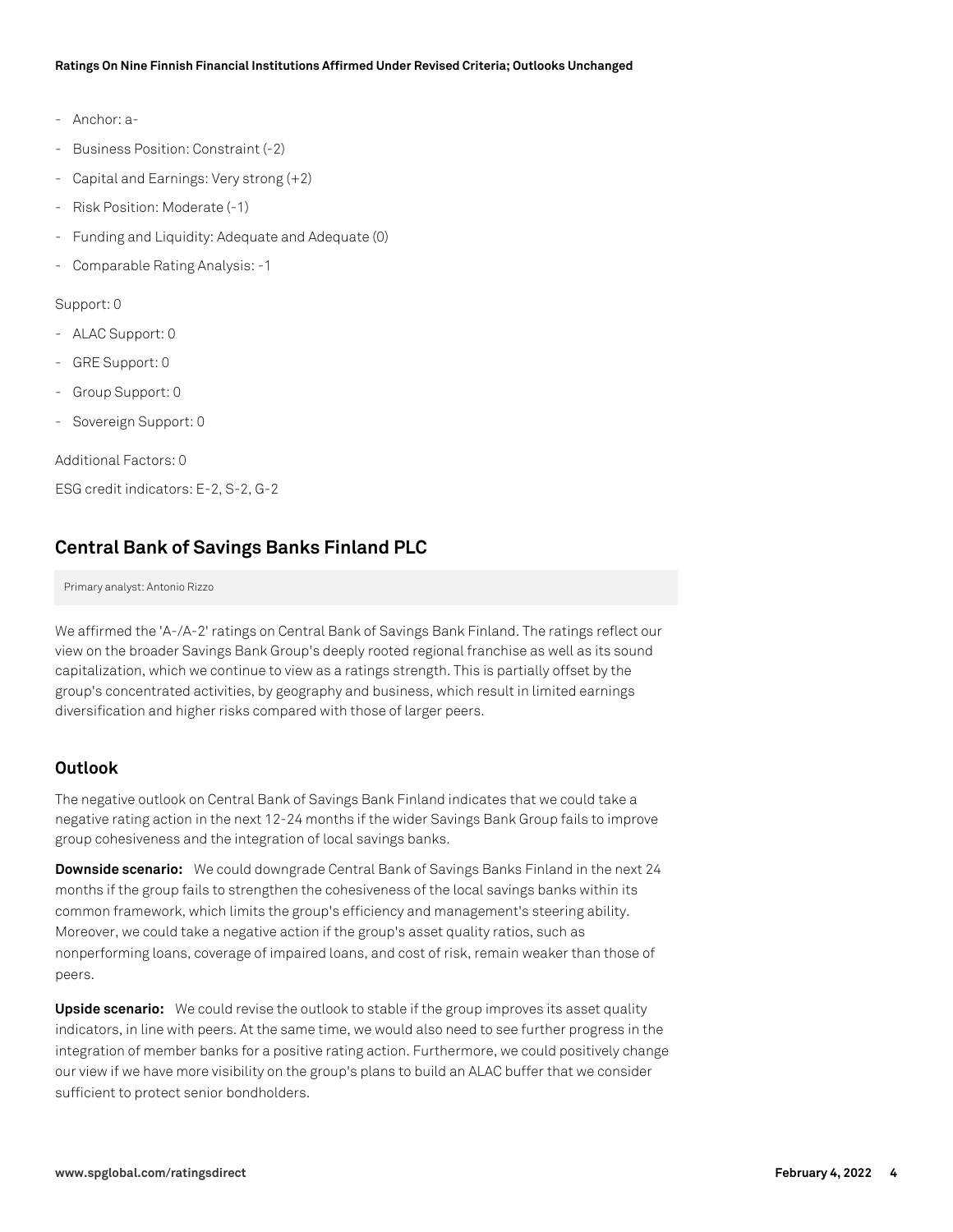# **Ratings Score Snapshot**

Issuer Credit Rating: A-/Negative/A-2

Stand-alone credit profile: a-

- Anchor: a-
- Business Position: Moderate (-1)
- Capital and Earnings: Very strong (+2)
- Risk Position: Moderate (-1)
- Funding and Liquidity: Adequate and Adequate (0)
- Comparable Rating Analysis: 0

Support: 0

- ALAC Support: 0
- GRE Support: 0
- Group Support: 0
- Sovereign Support: 0

Additional Factors: 0

ESG credit indicators: E-2, S-2, G-3

# **LocalTapiola Finance Ltd.**

Primary analyst: Heiko Verhaag

We affirmed our 'BBB-/A-3' ratings on LocalTapiola Finance Ltd. (LTF). The ratings continue to reflect its expected strong portfolio growth in the Finnish car financing market over 2022 and 2023, which will gradually broaden its revenue base and reduce single-name concentration. We see the expansion as well supported by the parent, LocalTapiola General Mutual Insurance Group, which we expect will regularly inject capital to support LTF's adequate capitalization. We expect intensifying cross-selling initiatives to also support strong revenue growth in the future.

#### **Outlook**

The positive outlook on LTF reflects our expectation of continuing strong portfolio growth over the coming 24 months, supported by its parent, which will diversify the loan book and broaden its revenue base.

**Upside scenario:** We would consider a higher rating if LTF establishes a longer track record of profitable growth. This would underline the sustainability of its competitive advantage, increase its revenue streams, and improve our view of revenue diversification. Continuing growth would also mitigate the single-name concentration in the unseasoned portfolio. In addition, an upgrade would require COVID-19-related risk to have eased. Over the medium term, we could consider a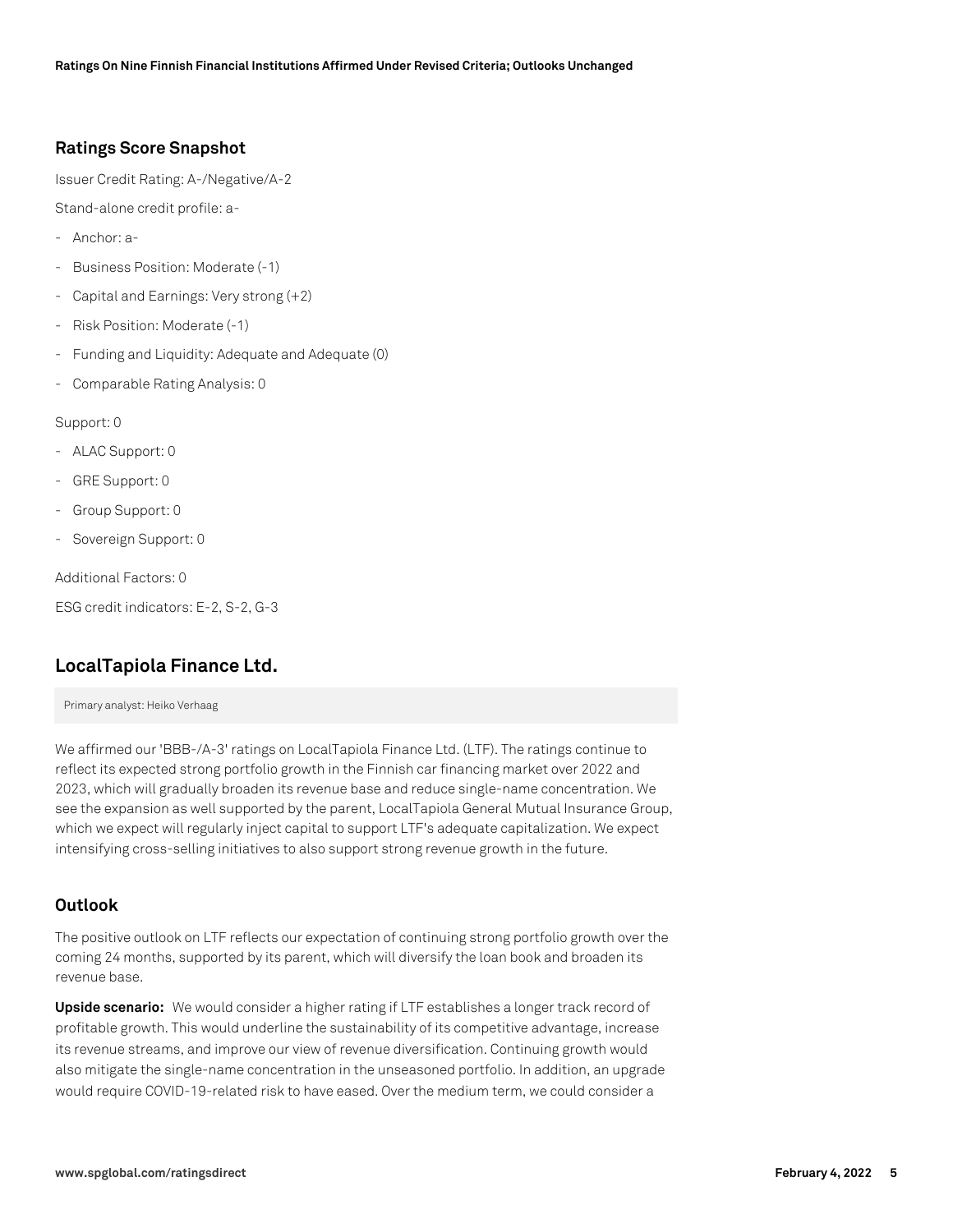higher rating if we observe stronger strategic relevance to or commitment from the parent group.

**Downside scenario:** We could revise the outlook to stable if:

- Competition distracts LTF from its profitable growth path;
- The targeted strong growth in lending is not supported by additional capital contributions from the owners, resulting in our RAC ratio deteriorating to below 7% sustainably; or
- The unseasoned lending portfolio is higher risk than we expect.

#### **Ratings Score Snapshot**

Issuer Credit Rating: BBB-/Positive/A-3

Stand-alone credit profile: bb-

- NBFI anchor: bbb-
- Business Position: Constrained (-2)
- Capital and Earnings: Adequate (0)
- Risk Position: Moderate (-1)
- Funding and Liquidity: Adequate and Adequate (0)
- Comparable Rating Analysis: 0

#### Support: +3

- Group Support: +3

#### **Nordea Bank Abp**

Primary analyst: Salla von Steinaecker

We affirmed our 'AA-/A-1+' ratings on Nordea Bank Abp. This reflects the bank's leading retail and corporate franchise across the Nordics and the consistent management and execution of the business strategy to improve profitability and operating efficiency by 2022 and beyond. We also believe that Nordea's broad simplification program will continue to support the bank by creating an agile platform for future development in digital business. In addition, the ratings reflect the bank's robust capital base and its sound asset quality in the diversified loan portfolio, which has shown resilience to COVID-19 stress.

#### **Outlook**

The stable outlook on Nordea reflects our expectation that the bank will diligently execute its business plans to sustainably improve income growth, operating profitability, and cost efficiency to meet its new financial targets 2025 (return on equity above 13%). We therefore consider the bank likely to gradually align its performance indicators with those of highly rated peers over the next 12-24 months. We expect the economic rebound in Nordea's home markets along with its streamlining of business areas, agility in terms of digital customer offering, and strong financial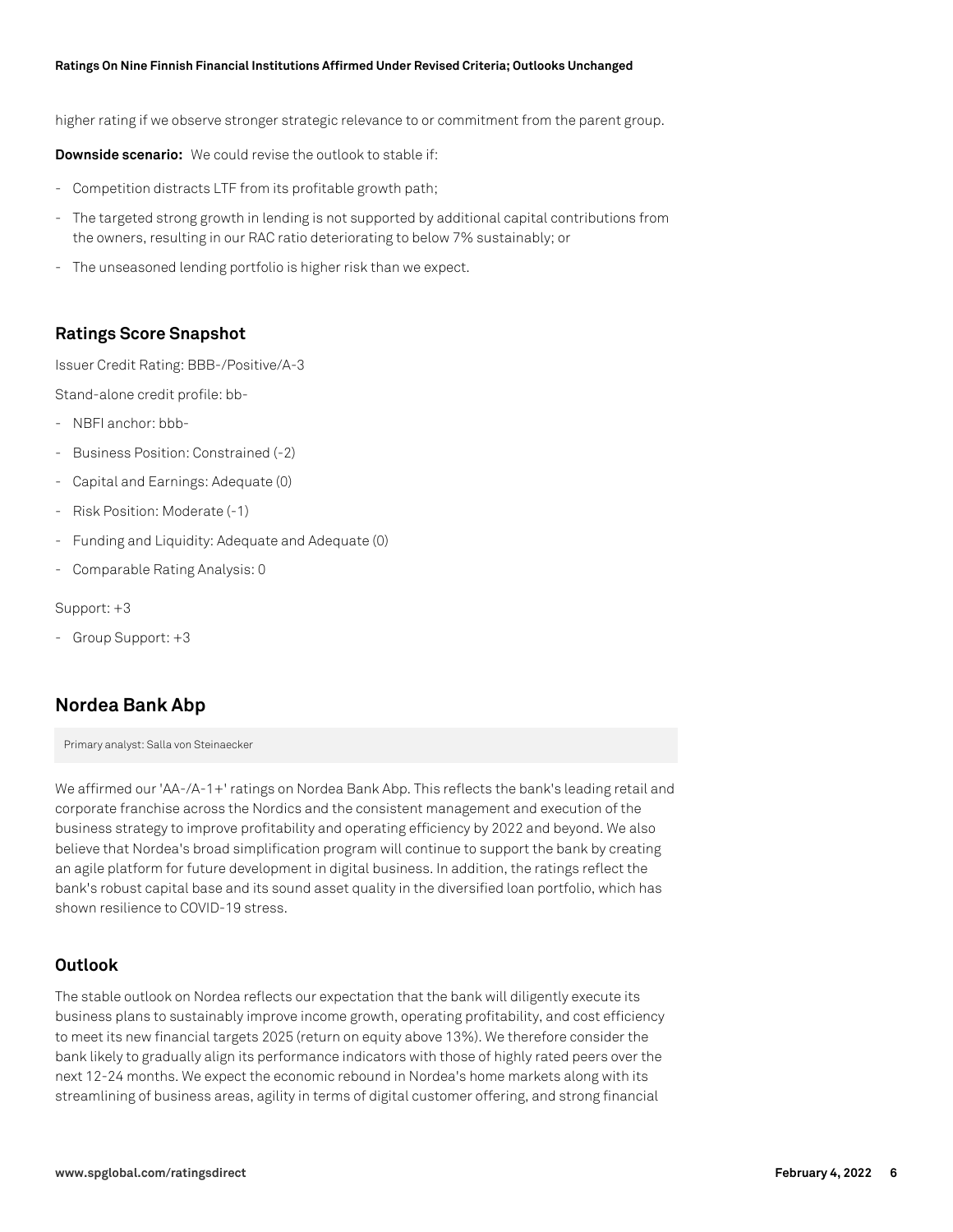position, will underpin the bank's lending capacity and earnings generation.

**Downside scenario:** We could take a negative rating action in the next 12-24 months if Nordea is unable to demonstrate sustainable business generation and maintain its performance trajectory to meet its key financial target. Although less probable, we could lower the ratings if Nordea's loan book is severely affected by pandemic fallout, leading to weaker asset quality and increased credit losses beyond our base-case assumptions.

**Upside scenario:** We consider the likelihood of an upgrade remote. This is because our ratings on the bank are among the highest of more diversified commercial banks that we rate globally.

# **Ratings Score Snapshot**

Issuer Credit Rating: AA-/Stable/A-1+

Stand-alone credit profile: a+

- Anchor: a-
- Business Position: Strong (+1)
- Capital and Earnings: Strong (+1)
- Risk Position: Adequate (0)
- Funding and Liquidity: Adequate and Adequate (0)
- Comparable Rating Analysis: 0

Support: +1

- ALAC Support: +1
- GRE Support: 0
- Group Support: 0
- Sovereign Support: 0

Additional Factors: 0

ESG credit indicators: E-2, S-2, G-2

# **Oma Savings Bank PLC**

Primary analyst: Antonio Rizzo

We affirmed the 'BBB+/A-2' ratings on Oma Savings Bank. This factors its better-than-peer profitability, which underpins superior capital levels, with the risk in the bank's lending book, which is mostly focused on residential mortgages and shows weaker metrics than its competitors. Moreover, the ratings also reflect the concentrated business model and marginal franchise in the country.

# **Outlook**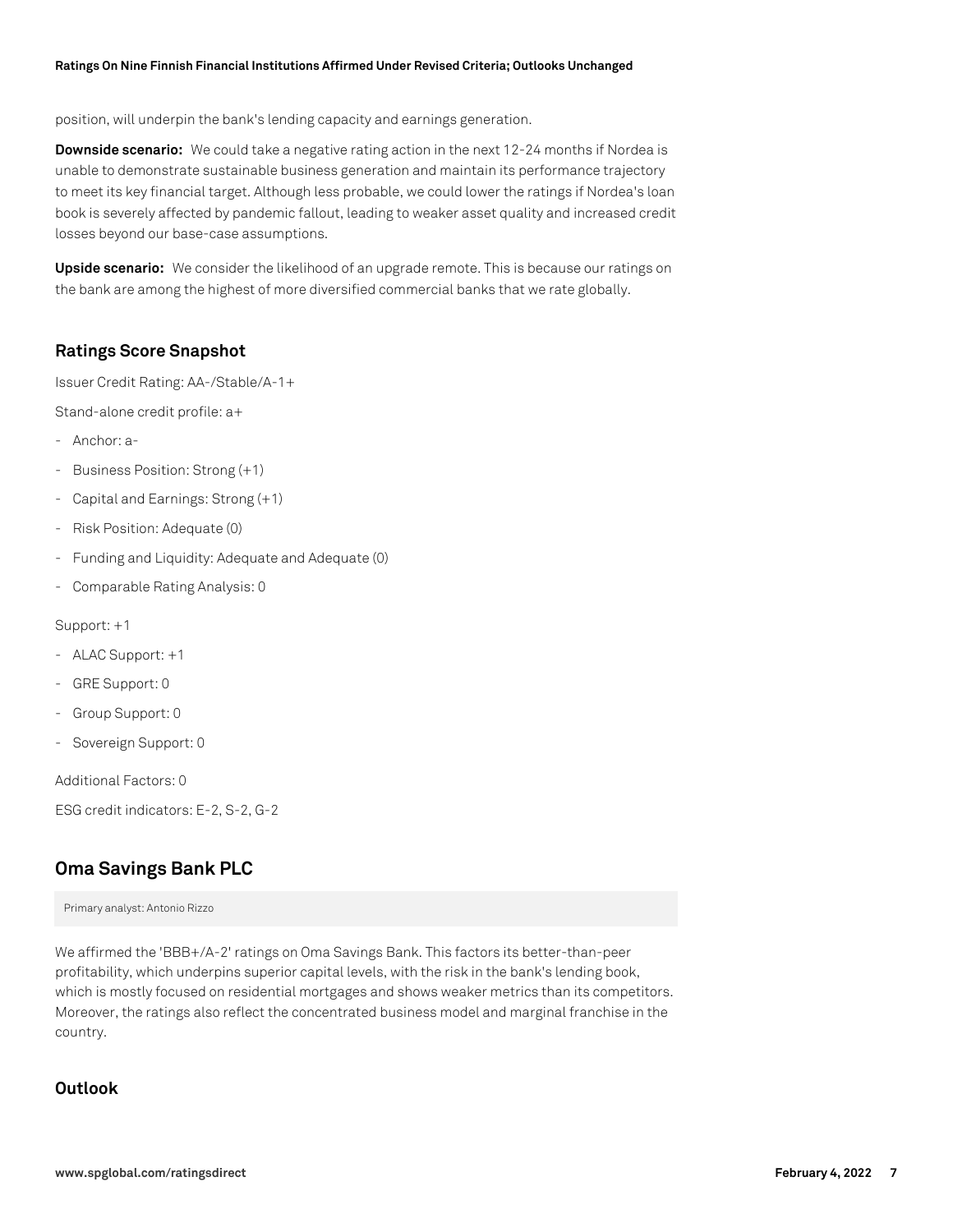The stable outlook reflects our view that the bank will maintain its sound financial profile, underpinned by projected very strong capitalization and high earnings capacity over the next two years. We expect Oma Savings Bank's resilient earnings will continue to support its loss-absorbing capacity and mitigate downside risks in 2022-2023.

Furthermore, Oma Savings Bank has improved its funding and liquidity profile by recently lowering its share of short-term wholesale funding, and we expect this to be maintained through our outlook.

**Downside Scenario:** We could lower the rating if the bank's asset quality and earnings come under greater pressure than we currently expect. This could materialize if increased credit losses, excessive growth, and lower earnings retention result in a notable decrease in the bank's RAC ratio below 15%.

**Upside Scenario:** A positive rating action is remote at this stage, given Oma Savings Bank's concentrated business model and already high rating level among peers.

### **Ratings Score Snapshot**

Issuer Credit Rating: BBB+/Stable/A-2

Stand-alone credit profile: bbb+

- Anchor: a-
- Business Position: Constraint (-2)
- Capital and Earnings: Very strong (+2)
- Risk Position: Moderate (-1)
- Funding and Liquidity: Adequate and Adequate (0)
- Comparable Rating Analysis: 0

Support: 0

- ALAC Support: 0
- GRE Support: 0
- Group Support: 0
- Sovereign Support: 0

Additional Factors: 0

ESG credit indicators: E-2, S-2, G-2

# **OP Corporate Bank PLC**

Primary analyst: Antonio Rizzo

We affirmed our 'AA-/A-1+' ratings on OP Corporate Bank PLC. This continues to reflect the wider OP Financial Group's dominant position within the Finnish banking and insurance market, its revenue diversity, superior RAC of above 15% backed by the additional profit share issuance,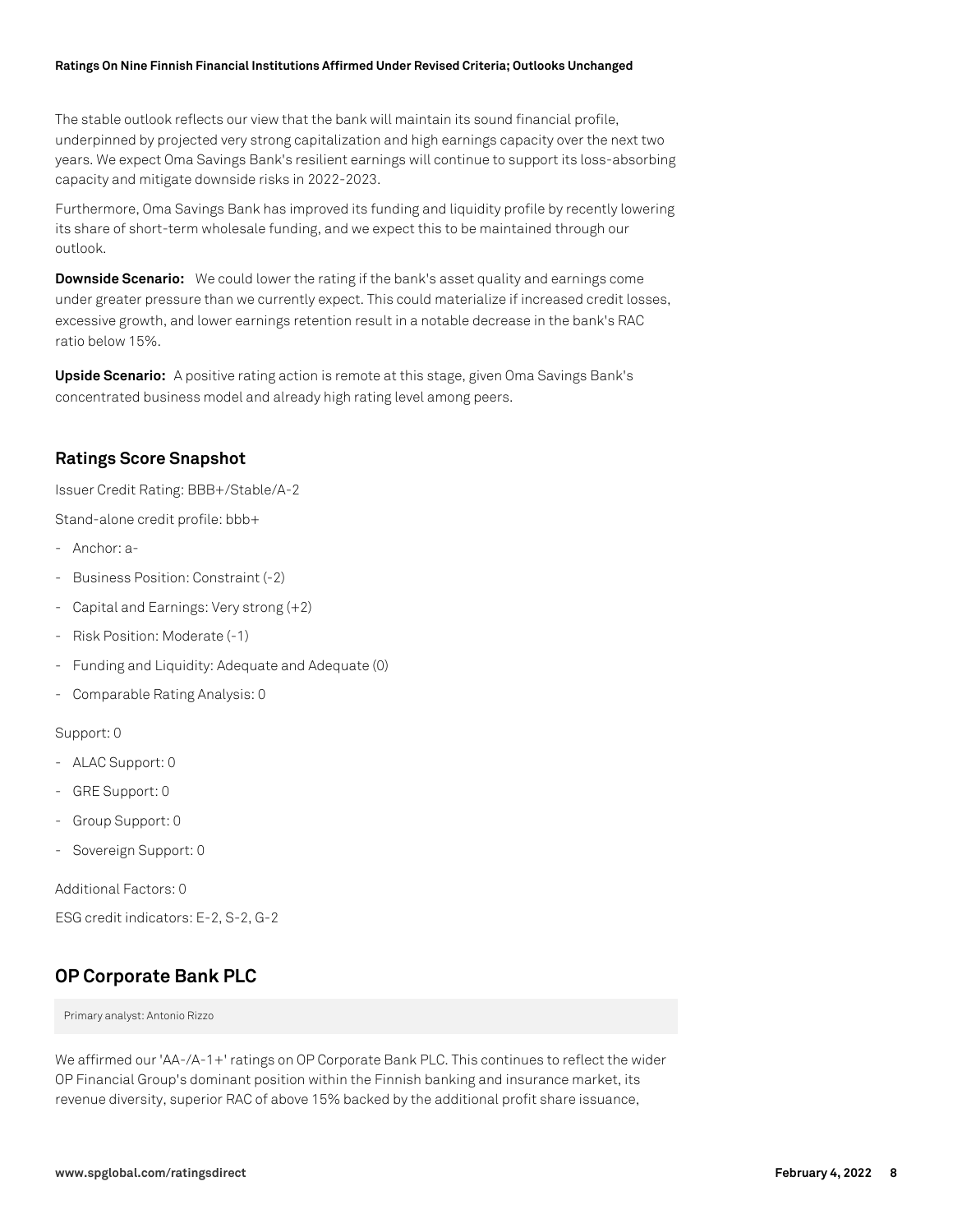stable earnings generation, and conservative capital policy in the cooperative network. After asset quality indicators worsened in 2020, we expect some stabilization in the coming years.

### **Outlook**

The stable outlook on OP Corporate Bank reflects our view that the creditworthiness of the wider OP Financial Group is unlikely to change over the next two years, and the support mechanisms within the group--underpinned by the joint liability between OP Cooperative and the group's member credit institutions--will remain a supportive factor. Moreover, building on further integration in the group, a leaner structure, and digitalization, we expect OP Financial Group to gradually improve its efficiency, which will, in turn, boost profitability.

The outlook also indicates that we expect our RAC ratio for the bank to reach and stay above 15% in the next two years, on the back of stable retained earnings and the issuance of additional profit shares.

Furthermore, the bank should continue to build its bail-in-able buffers. Because we already consider this a rating strength, we allocate one notch of uplift for ALAC.

**Downside scenario:** We could take a negative rating action if OP Financial Group's operating performance materially lags that of highly rated peers. Specifically, this could occur if its cost efficiency fails to improve despite the streamlining of the group structure and increased digital investments. Moreover, we could also lower the rating if we project the RAC ratio will decline below 15% and--at the same time--we no longer consider OP able to sustain the 'a+' group SACP.

**Upside scenario:** An upgrade during the two-year outlook horizon is unlikely at present, given that our rating on the bank is now among the highest of those on rated commercial banks globally. Moreover, we do not currently see OP Financial Group as a positive outlier compared with these banks.

# **Ratings Score Snapshot**

Issuer Credit Rating: AA-/Stable/A-1+

Stand-alone credit profile: a+

Anchor: a-

- Business Position: Strong (+1)
- Capital and Earnings: Very strong (+2)
- Risk Position: Moderate (-1)
- Funding and Liquidity: Adequate and Adequate (0)
- Comparable Rating Analysis: 0

#### Support: +1

- ALAC Support: +1
- GRE Support: 0
- Group Support: 0
- Sovereign Support: 0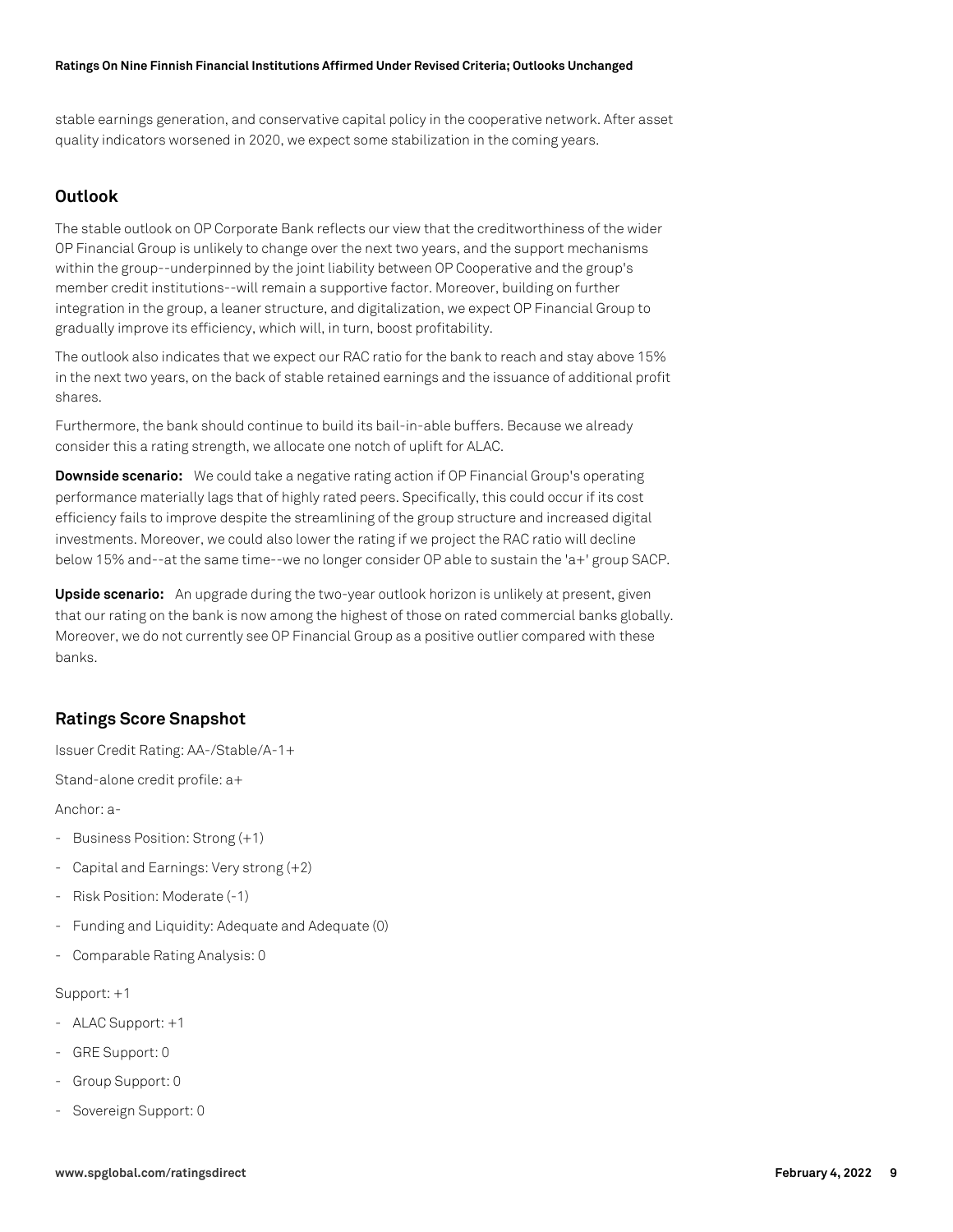Additional Factors: 0 ESG credit indicators: E-2, S-2, G-2

# **S-Bank PLC**

Primary analyst: Salla von Steinaecker

We affirmed our 'BBB/A-2' ratings on S-Bank but revised down the SACP to 'bbb' from 'bbb+'. The ratings are based on our view that S-Bank benefits from being part of S Group but lags peers in terms of profitability and operating efficiency. We therefore introduced a negative CRA adjustment in S-Bank's SACP. This is partially offset by S-Bank's robust capitalization, which we believe remains a key strength for the rating and a strong buffer against the risk in its lending book, and its sound deposit funding franchise.

### **Outlook**

The stable outlook reflects our expectation that S-Bank will continue to follow its growth strategy while maintaining a sound financial profile over the next 12-24 months, despite the continuous high investment needs, and potential repercussions on the wider S Group from the COVID-19 pandemic. We expect that S-Bank will maintain its RAC ratio above 15% over the next two years. The outlook also incorporates somewhat weakening asset quality as the bank's fairly young mortgage loan book matures. At the same time, we expect that S-Bank's growth strategy will eventually increase profitability and its operating efficiency.

**Downside scenario:** We could lower our long-term rating on S-Bank if stress on the parent's creditworthiness increases or the S Group brand weakens, which we expect would also harm the bank.

We could take a negative rating action on S-Bank if its loan growth is more aggressive or departs from its underwriting standards, alongside increased credit losses, which could translate into a RAC ratio below the 15% threshold. Furthermore, we could incorporate the negative CRA adjustment notch into S-Bank's business position--without an impact on the SACP--should the bank remain an underperformer in terms of profitability and cost efficiency compared with peers.

**Upside scenario:** We consider a positive rating action remote at this stage. We view S-Bank as an insulated member of S Group, which allows us to rate the bank above the group's credit quality. Therefore, we cap the rating at 'BBB'. That said, we could remove the negative CRA adjustment notch and revise up the SACP if the bank can improve its business stability, so that its profitability and cost-efficiency metrics are more in line with those of peers with similar SACPs.

# **Ratings Score Snapshot**

Issuer Credit Rating: BBB/Stable/A-2

Stand-alone credit profile: bbb

- Anchor: a-
- Business Position: Constrained (-2)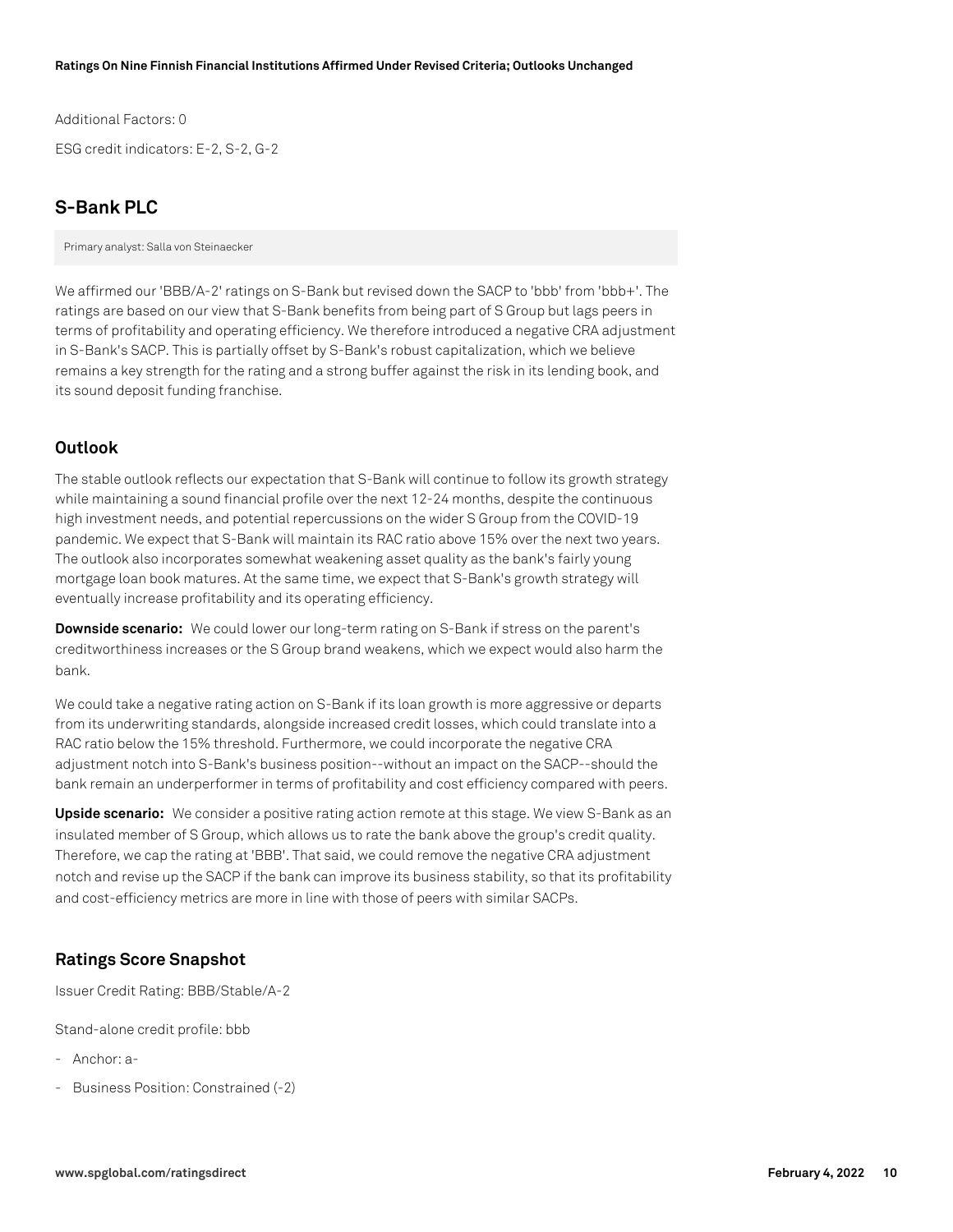- Capital and Earnings: Very strong (+2)
- Risk Position: Moderate (-1)
- Funding and Liquidity: Adequate and Adequate (0)
- Comparable Rating Analysis: -1

Support: 0

- ALAC Support: 0
- GRE Support: 0
- Group Support: 0
- Sovereign Support: 0

Additional Factors: 0

ESG credit indicators: E-2, S-2, G-2

# **The Mortgage Society of Finland**

Primary analyst: Salla von Steinaecker

We affirmed the 'BBB/A-2' ratings on Mortgage Society of Finland (Hypo). We expect Hypo's conservative underwriting and pure focus on residential mortgage lending in Finland's growth centers will continue to translate into superior asset quality and exceptional loan loss experience compared with domestic peers. The ratings also reflect Hypo's robust capitalization and its highly collateralized loan book, which we believe will provide a robust buffer against unexpected asset quality risks. Although Hypo has gradually diversified its funding profile, we believe the deposit base remains less stable than that of domestic universal bank peers.

#### **Outlook**

The stable outlook reflects our view that Hypo's creditworthiness will remain resilient over the next two years, supported by the bank's conservative underwriting standards, stable high asset quality, and very strong capitalization. It also reflects our view that noteworthy changes to the bank's capital management are unlikely over the next two years.

**Downside scenario:** We could lower the rating on Hypo in the next 12-24 months if it unexpectedly changes its current conservative lending policies or it fails to maintain its very strong capital, for example, via more ambitious business growth without corresponding earnings improvements.

**Upside scenario:** We could raise the rating if the bank's funding profile improves, demonstrated by a more diversified funding mix and funding metrics in line with domestic peers. Furthermore, a reassessment of the combined capital and earnings and risk position could be warranted if the bank continues to demonstrate better resilience compared with similarly rated peers.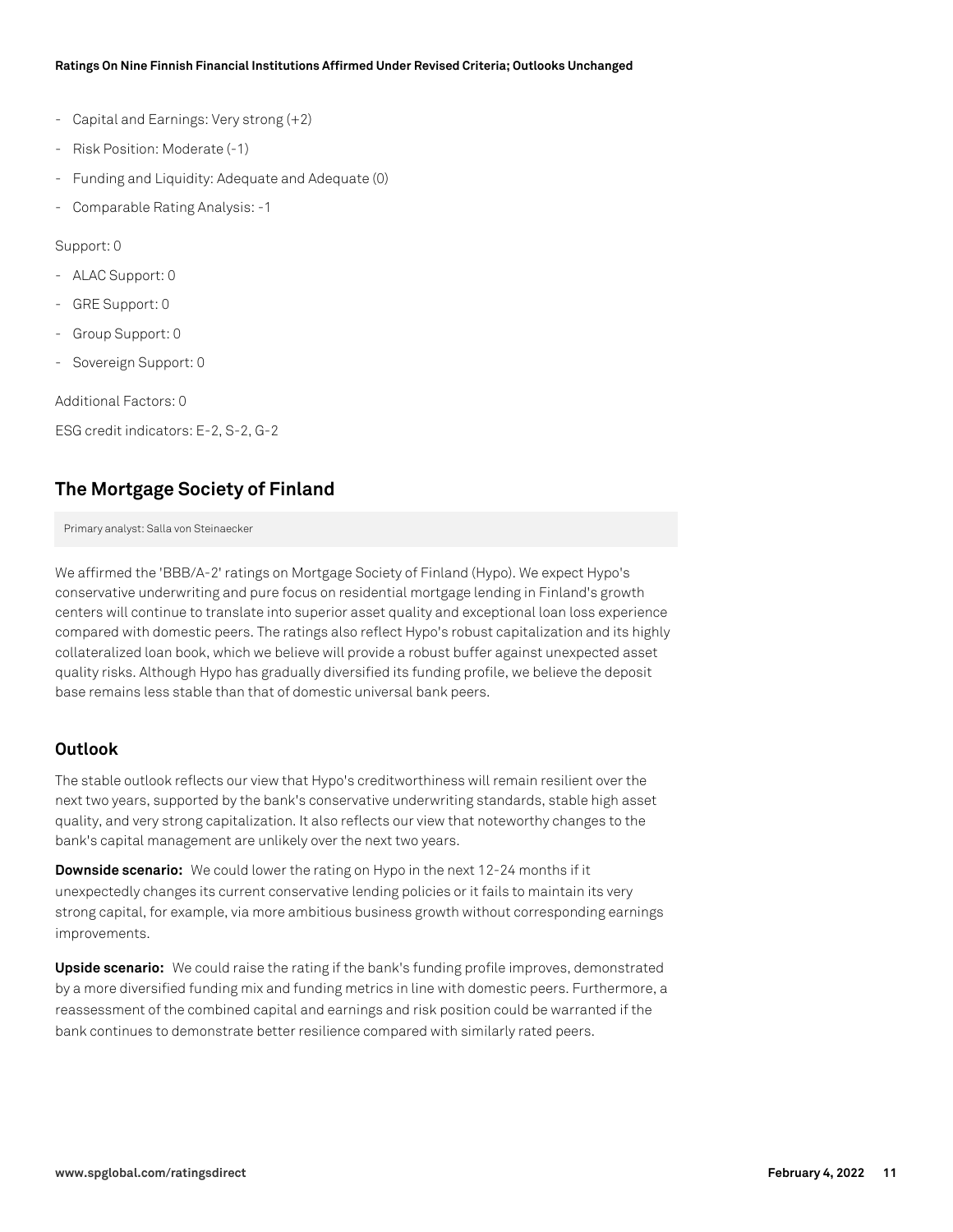# **Ratings Score Snapshot**

Issuer Credit Rating: BBB/Stable/A-2

Stand-alone credit profile: bbb

- Anchor: a-
- Business Position: Constrained (-2)
- Capital and Earnings: Very strong (+2)
- Risk Position: Moderate (-1)
- Funding and Liquidity: Moderate and Adequate (-1)
- Comparable Rating Analysis: 0

#### Support: 0

- ALAC Support: 0
- GRE Support: 0
- Group Support: 0
- Sovereign Support: 0

Additional Factors: 0

ESG credit indicators: E-2, S-2, G-2

# **Related Criteria**

- Criteria | Financial Institutions | General: Financial Institutions Rating Methodology, Dec. 9, 2021
- Criteria | Financial Institutions | Banks: Banking Industry Country Risk Assessment Methodology And Assumptions, Dec. 9, 2021
- General Criteria: Environmental, Social, And Governance Principles In Credit Ratings, Oct. 10, 2021
- General Criteria: Group Rating Methodology, July 1, 2019
- General Criteria: Hybrid Capital: Methodology And Assumptions, July 1, 2019
- General Criteria: Methodology For National And Regional Scale Credit Ratings, June 25, 2018
- Criteria | Financial Institutions | General: Risk-Adjusted Capital Framework Methodology, July 20, 2017
- General Criteria: Methodology For Linking Long-Term And Short-Term Ratings, April 7, 2017
- General Criteria: Principles Of Credit Ratings, Feb. 16, 2011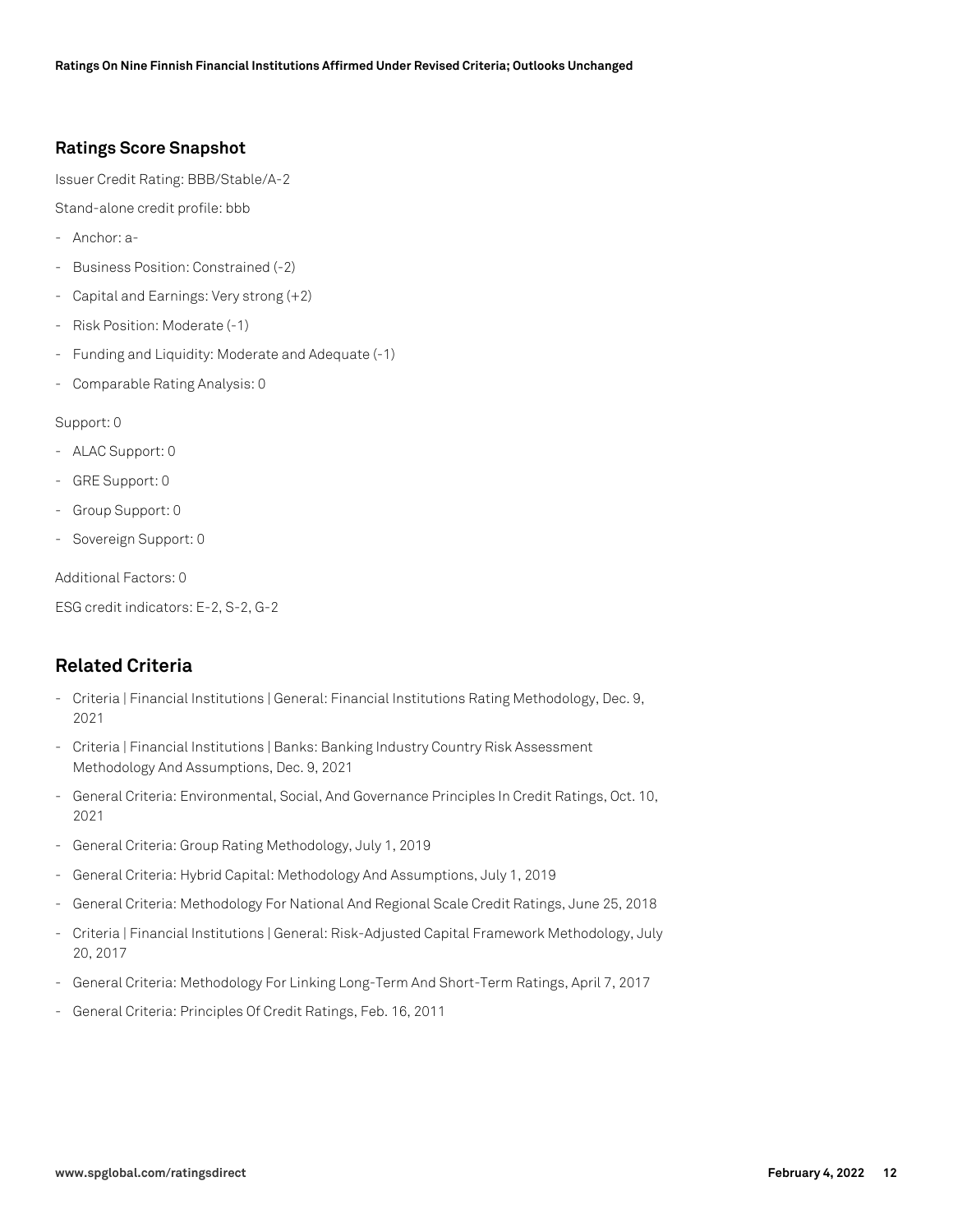# **Related Research**

- Four European Bank Ratings Raised, One Affirmed On ALAC Uplift; Off UCO On Implementation Of Revised FI Criteria, Dec. 16, 2021
- Certain Financial Institution Issuer And Issue Ratings Placed Under Criteria Observation Following Criteria Update, Dec. 9, 2021
- RFC Process Summary: Financial Institutions Rating Methodology, Dec. 9, 2021
- RFC Process Summary: Banking Industry Country Risk Assessment Methodology And Assumptions, Dec. 9, 2021
- Financial Institutions And BICRA Criteria Published, Dec. 9, 2021

# **Ratings List**

| ************** Bank of Aland PLC **************             |                   |  |
|-------------------------------------------------------------|-------------------|--|
| <b>Ratings Affirmed</b>                                     |                   |  |
| <b>Bank of Aland PLC</b>                                    |                   |  |
| <b>Issuer Credit Rating</b>                                 | BBB/Positive/A-2  |  |
| ******** LocalTapiola General Mutual Insurance Co. ******** |                   |  |
| <b>Ratings Affirmed</b>                                     |                   |  |
| LocalTapiola Finance Ltd                                    |                   |  |
| <b>Issuer Credit Rating</b>                                 | BBB-/Positive/A-3 |  |
| ********** Mortgage Society of Finland (The) **********     |                   |  |
| <b>Ratings Affirmed</b>                                     |                   |  |
| Mortgage Society of Finland (The)                           |                   |  |
| <b>Issuer Credit Rating</b>                                 | BBB/Stable/A-2    |  |
| *************** Nordea Bank Abp **************              |                   |  |
| <b>Ratings Affirmed</b>                                     |                   |  |
| Nordea Bank Abp                                             |                   |  |
| Issuer Credit Rating                                        | AA-/Stable/A-1+   |  |
| Nordic Regional Scale                                       | $-$ /--/K-1       |  |
| Nordea Bank Abp                                             |                   |  |
| Nordea Direct Boligkreditt AS                               |                   |  |
| <b>Nordea Direct Bank ASA</b>                               |                   |  |
| Resolution Counterparty Rating AA-/--/A-1+                  |                   |  |
| <b>Nordea Direct Bank ASA</b>                               |                   |  |
| Nordea Direct Boligkreditt AS                               |                   |  |
| Issuer Credit Rating                                        | AA-/Stable/A-1+   |  |
| Nordea Hypotek AB                                           |                   |  |
| Issuer Credit Rating                                        | $-$ -/--/A-1+     |  |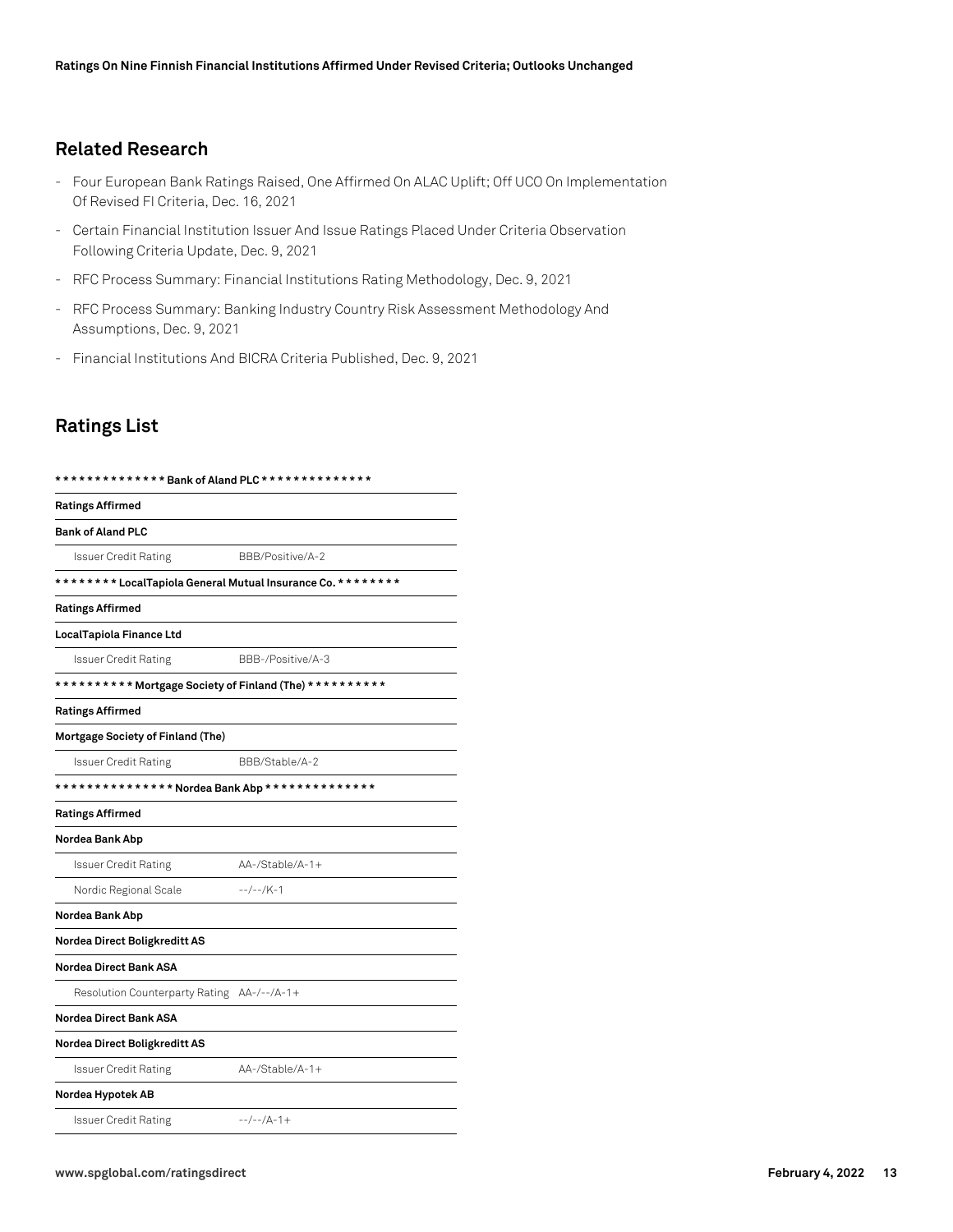Resolution Counterparty Rating --/--/A-1+

| ************** OP Financial Group **************     |                    |  |
|------------------------------------------------------|--------------------|--|
| <b>Ratings Affirmed</b>                              |                    |  |
| OP Corporate Bank PLC                                |                    |  |
| <b>Issuer Credit Rating</b>                          | $AA$ -/Stable/A-1+ |  |
| Resolution Counterparty Rating AA-/--/A-1+           |                    |  |
| ************** Oma Savings Bank PLC *************    |                    |  |
| <b>Ratings Affirmed</b>                              |                    |  |
| Oma Savings Bank PLC                                 |                    |  |
| Issuer Credit Rating                                 | BBB+/Stable/A-2    |  |
| *************** POP Bank Group ***************       |                    |  |
| <b>Ratings Affirmed</b>                              |                    |  |
| <b>Bonum Bank PLC</b>                                |                    |  |
| <b>Issuer Credit Rating</b>                          | BBB/Stable/A-2     |  |
|                                                      |                    |  |
| <b>Ratings Affirmed</b>                              |                    |  |
| S-Bank PLC                                           |                    |  |
| Issuer Credit Rating                                 | BBB/Stable/A-2     |  |
| ************ Savings Banks Group Finland *********** |                    |  |
| <b>Ratings Affirmed</b>                              |                    |  |
| Central Bank of Savings Banks Finland PLC            |                    |  |
| <b>Issuer Credit Rating</b>                          | A-/Negative/A-2    |  |
| Resolution Counterparty Rating A/--/A-1              |                    |  |

Certain terms used in this report, particularly certain adjectives used to express our view on rating relevant factors, have specific meanings ascribed to them in our criteria, and should therefore be read in conjunction with such criteria. Please see Ratings Criteria at www.standardandpoors.com for further information. A description of each of S&P Global Ratings' rating categories is contained in "S&P Global Ratings Definitions" at https://www.standardandpoors.com/en\_US/web/guest/article/-/view/sourceId/504352 Complete ratings information is available to subscribers of RatingsDirect at www.capitaliq.com. All ratings affected by this rating action can be found on S&P Global Ratings' public website at www.standardandpoors.com. Use the Ratings search box located in the left column. Alternatively, call one of the following S&P Global Ratings numbers: Client Support Europe (44) 20-7176-7176; London Press Office (44) 20-7176-3605; Paris (33) 1-4420-6708; Frankfurt (49) 69-33-999-225; Stockholm (46) 8-440-5914; or Moscow 7 (495) 783-4009.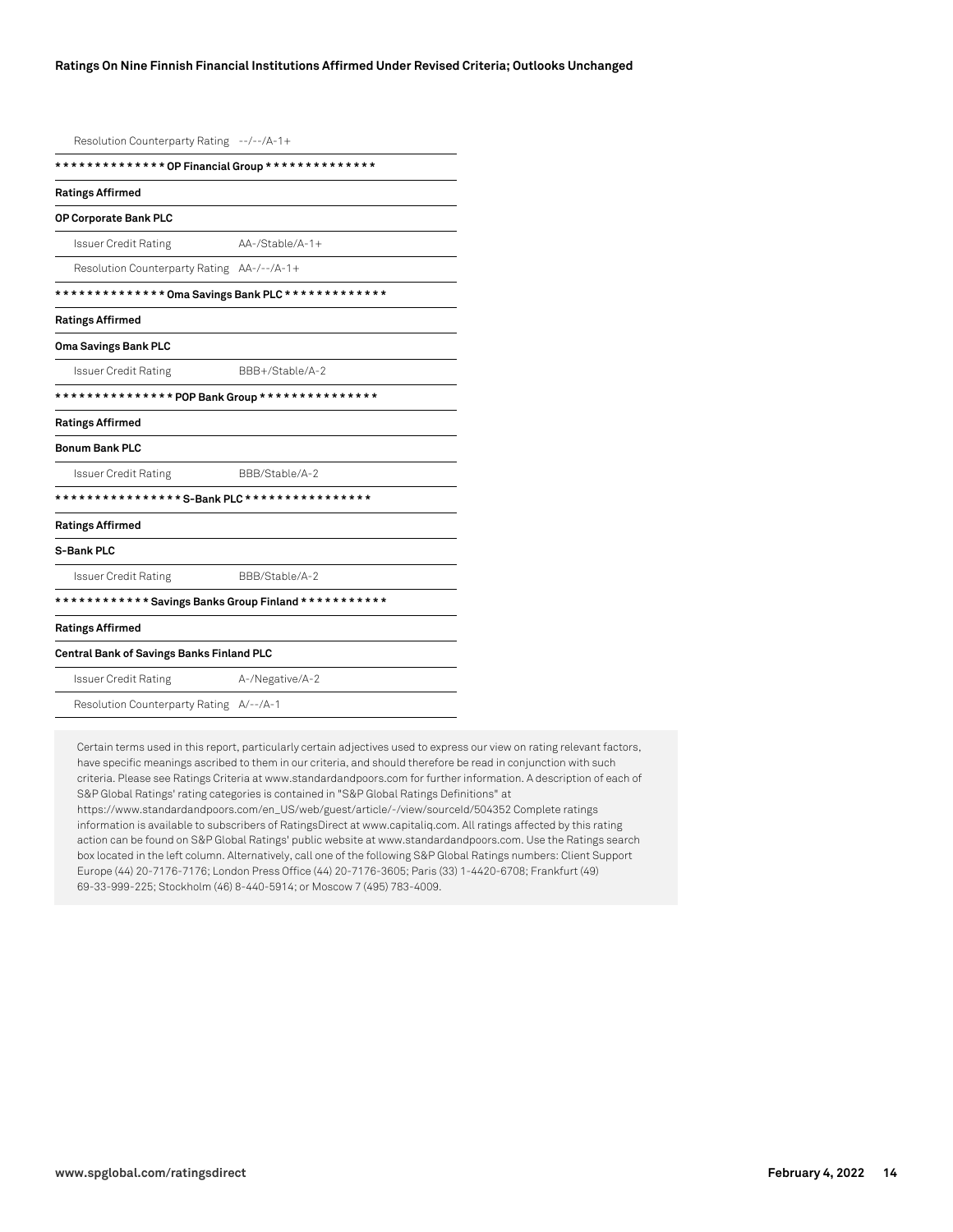# **Contact List**

#### **PRIMARY CREDIT ANALYST PRIMARY CREDIT ANALYST PRIMARY CREDIT ANALYST**

**Salla von Steinaecker** Frankfurt + 49 693 399 9164 [salla.vonsteinaecker@spglobal.com](mailto: salla.vonsteinaecker@spglobal.com)

#### **PRIMARY CREDIT ANALYST SECONDARY CONTACT SECONDARY CONTACT**

**Olivia K Grant** Stockholm + 46 84 40 5904 [olivia.grant@spglobal.com](mailto: olivia.grant@spglobal.com)

#### **SECONDARY CONTACT**

**Markus W Schmaus** Frankfurt + 49 693 399 9155 [markus.schmaus@spglobal.com](mailto: markus.schmaus@spglobal.com)

**Antonio Rizzo** Madrid + 34 91 788 7205 [Antonio.Rizzo@spglobal.com](mailto: Antonio.Rizzo@spglobal.com)

**Francesca Massarotti** Frankfurt + 49 69 3399 9130 [francesca.massarotti@spglobal.com](mailto: francesca.massarotti@spglobal.com)

**Heiko Verhaag, CFA, FRM** Frankfurt + 49 693 399 9215 [heiko.verhaag@spglobal.com](mailto: heiko.verhaag@spglobal.com)

**Kristian Pal** Stockholm [kristian.pal@spglobal.com](mailto: kristian.pal@spglobal.com)